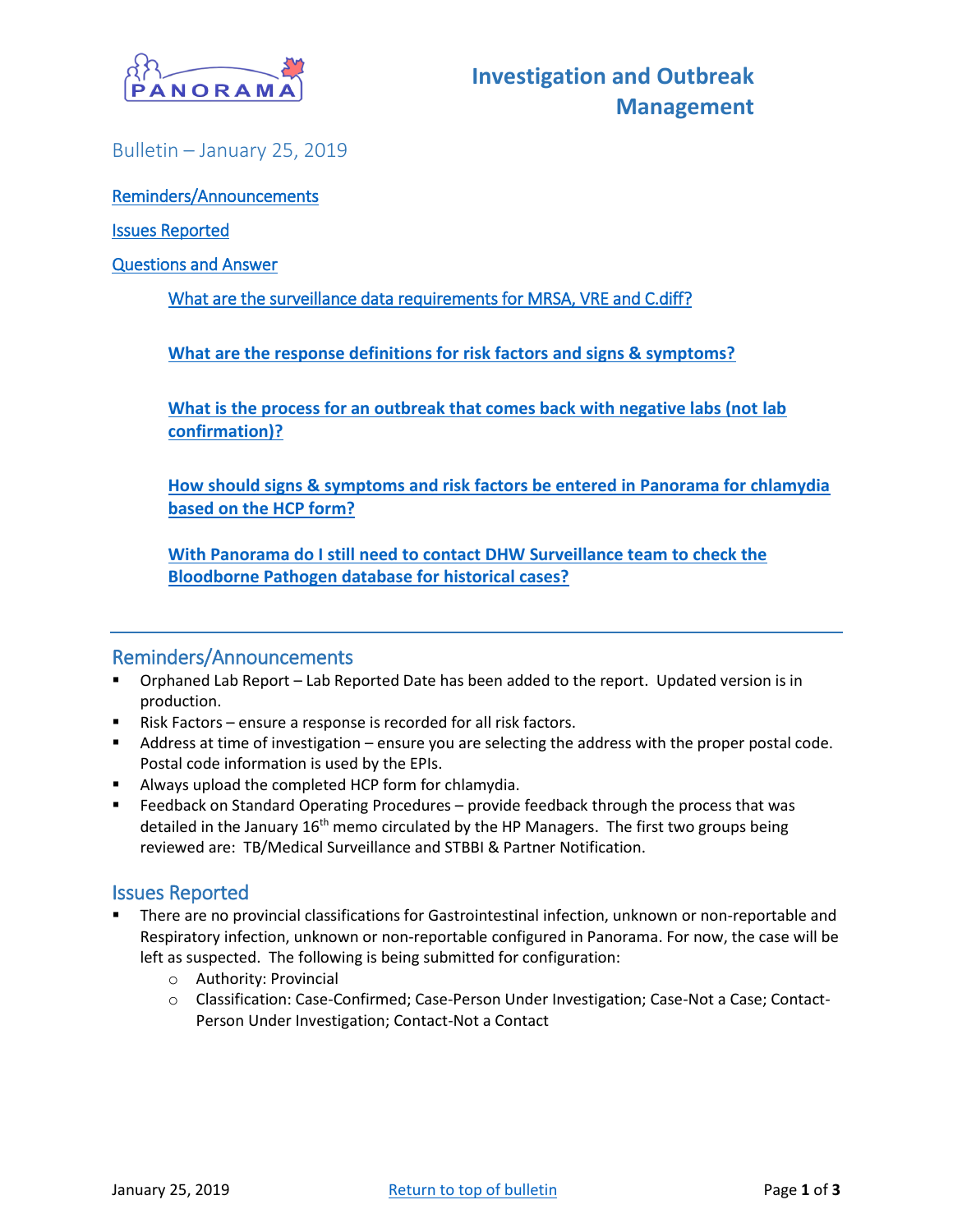

## <span id="page-1-0"></span>Questions and Answers

The Questions and Answers are developed in consultation with the HP Managers.

<span id="page-1-1"></span>Question: What are the surveillance data requirements for MRSA, VRE and C.diff? For **MRSA** and **VRE**, only newly identified (regardless of length of time between episodes) cases should be entered into Panorama.

For **C. difficile**, only primary cases should be entered into Panorama. A primary episode is defined as i)The first episode of C. difficile ever experienced or ii) A new episode of C. difficile which has occurred >8 weeks (>56 days) after the first toxin positive assay.

Therefore, **positive lab results that do not meet these criteria do not need to be entered in Panorama.**

# Question: What are the response definitions for risk factors and signs & symptoms?

**No** – the question was asked, and the individual's response was no.

**Not applicable** – only use in situations where the risk factor is not applicable to the client. For example – pregnancy risk factor for a male.

**Not asked** – there is clear indication from a health care provider that they did not ask the specific question, or the interviewer did not ask because of time or the question is awkward/uncomfortable.

**Unable to answer** – the question was asked, and the individual was unable to answer due to being incapable of understanding the question or communicating an answer.

**Unknown** – that question was asked, and the individual indicated that they do not know. If a healthcare provider has reported on the risk factors or signs & symptom, only those that a specific response is provided for are to be recorded as yes, no, not asked, unable to answer. All other risk factors or symptoms should be recorded with a response of unknown.

**Unwilling to answer** – the question was asked, and the individual indicated that they were unwilling to answer the question.

**Yes** – the question was asked, and the individual's response was yes.

Note: Individual refers to person (client, guardian, parent, etc) that is responding to the questions.

## Question: What is the process for an outbreak that comes back with negative labs (not lab confirmation)?

Outbreaks will be created in Panorama for all outbreaks assigned an outbreak number. For those outbreaks that come back with negative labs (no lab confirmation), will remain as outbreaks in Panorama (Do Not Classify as "NOT AN OUTBREAK" ). The outbreak will be closed in Panorama when Public Health is finished following up the outbreak or is declared over. This process will allow for the variation that may occur with each outbreak based on the MOH assessment.